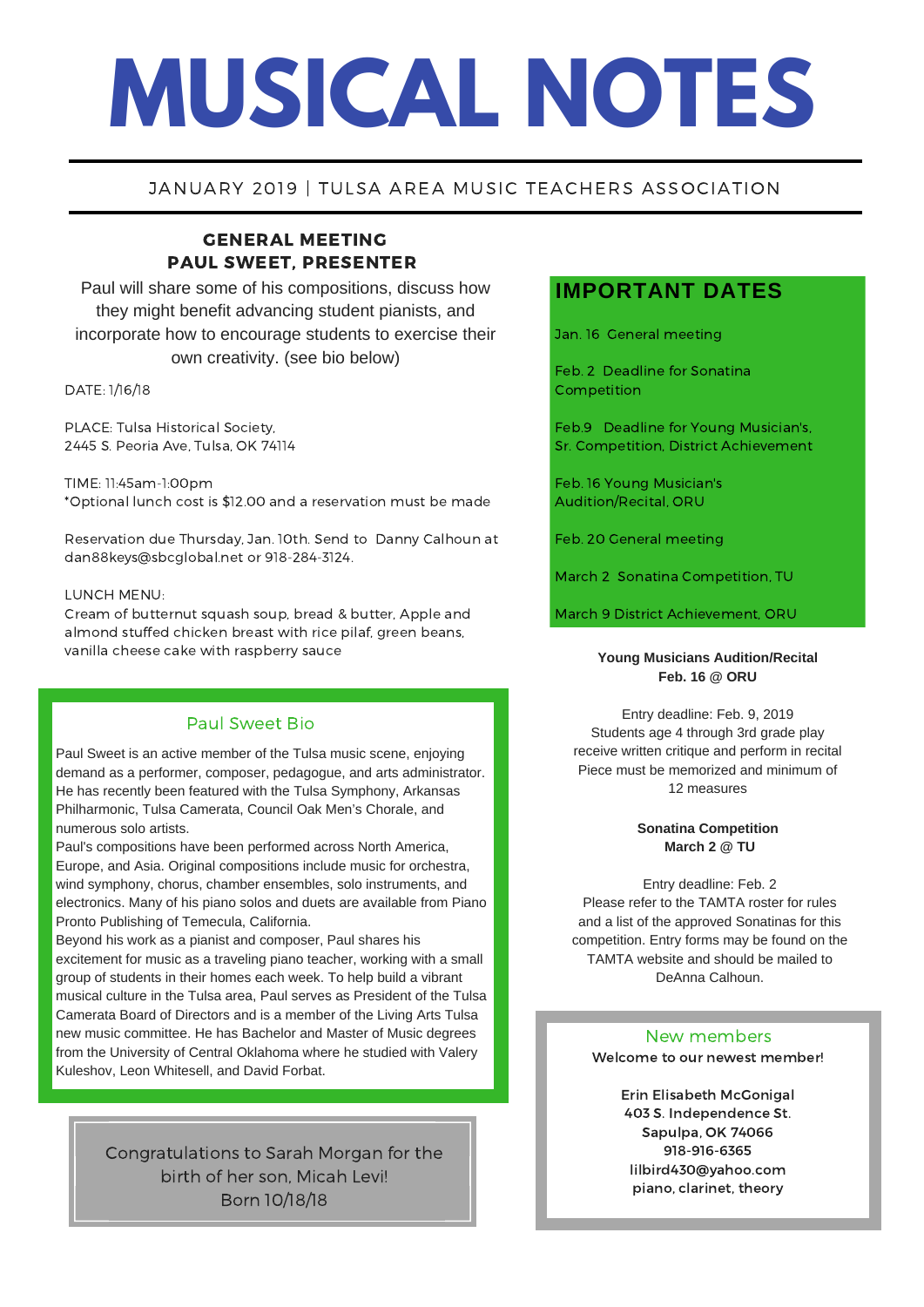# 2019 OMTA District Achievement Auditions March 9, 2019-ORU

Deadline for entries: February 9th - Submit entries online through OMTA website: [www.oklahomamta.org](http://www.oklahomamta.org/)

Please reserve that date, as teachers entering students need to help at the audition. The rules, requirements and entry form may be found in the Members Only section of the website. There are also some helpful FAQ documents on the OMTA website about both District and State Auditions. Please be sure to review audition repertoire requirements carefully. Students who play inappropriate repertoire at the audition will only receive a critique with no rating, meaning they will be ineligible to register for State or receive any performance awards. When registering students in the Merit Division, please keep in mind that repertoire for both District and State may not be changed after February 16th. The same is true for theory test levels. You may find the theory guidelines on the website in order to determine which level is best for each of your students.

Schedules will be sent out by e-mail at least ten days before the audition. Please check with your students about conflicts requiring a time request and enter that information in the "special requests" box on the District entry form. Schedule changes may be requested until March 4th.

You may pay online with a credit card, or submit one check for all your entries. Checks must be made out to OMTA and received by the entry deadline. Mail them to Kathy Wilson, 1440 E. 36th Pl., Tulsa, OK 74105.

# Spindler Lynch Piano Awards and TAMTA Scholarship Auditions April 6, 2019 - ORU

Deadline for entries: Wednesday, March 13th – Forms are on the TAMTA website. Mail entry forms to Karen Harrington.

Spindler-Lynch changes for this year: The competition will be held on one day instead of two. Winners and finalists will be chosen from those who play and awards will be given following each level of competition. Prizes remain the same as in the past.

Camp Scholarship and Senior Scholarship Auditions: These auditions will be held immediately following the Spindler-Lynch Piano Awards.

Camp Scholarship: In the amount of (up to) \$350.00. The winner must attend a designated music camp where he/she will study the instrument on which the scholarship was won. (See the TAMTA roster for eligibility and repertoire requirements.)

Senior Scholarships: Open to seniors who will be studying their instrument in college. Those applying for the Lucille Gourley Piano or the Lavon Sowell Vocal awards must be declared as music majors. Please ask your seniors to take advantage of these awards as TAMTA offers many<br>scholarshins. (See the TAMTA roster for eligibility and repertoire requirements.) scholarships. (See the TAMTA roster for eligibility and repertoire requirements.)

# Congratulations to the following Junior Competition Winners!

## **Grade 3 and 4 Winners**

Nick Du, student of Lesa Steele (Bartlesville) Andrew Pu, student of Lesa Steele Madison Shi, student of Gloria Johnson

> **First Alternate** Jonathan Lai, student of Lesa Steele

**Alternates** Henry Huckell, student of Young-Eun Chung Andrew Pan, student of Lesa Steele

**Honorable Mention** Kayleigh Khan, student of Lesa Steele

## **Grade 5 and 6 Winners**

Kaytlin Flaherty, student of Gloria Johnson Hayden Pei, student of Young-Eun Chung Emma Zhang, student of Lesa Steele

**First Alternate** Trista Wang, student of Gloria Johnson

## **Alternates**

Jee in Seo, student of Inki Cho Cecilia Yau, student of Gloria Johnson

## **Grade 7 and 8 Winners, Piano**

Jerry Han, student of Gloria Johnson Raymond Jiang, student of Mary Hawthorne Nicholas Platon, student of Lesa Steele Jeremy Song, student of Gloria Johnson Anna Teoh, student of Gloria Johnson Joyce Yang, student of Lesa Steele

**Grade 7 and 8 Winner, Strings** Stan Montgomery, student of Jesse Massey

**Grade 7 and 8 Winner, Vocal** Joyce Yang, student of Lesa Steele

**First Alternate, Piano** Ella Newhouse, student of Karen Harrington

> **First Alternate, Voice** Lily Talbot, student of Lesa Steele

## **Alternates, Piano**

Sophie Hollingsworth, student of Judy Werner (BA) Meghan Linnington, student of Young-Eun Chung Karissa Lu, student of Gloria Johnson Tristin Weaver, student of Lesa Steele Esther Zhu, student of Gloria Johnson

## **Honorable Mentions**

Aiden Carrera, student of Mary Ann Allison (BA) Luke Maxwell, student of Karen Harrington Ian Truong, student of Young-Eun Chung